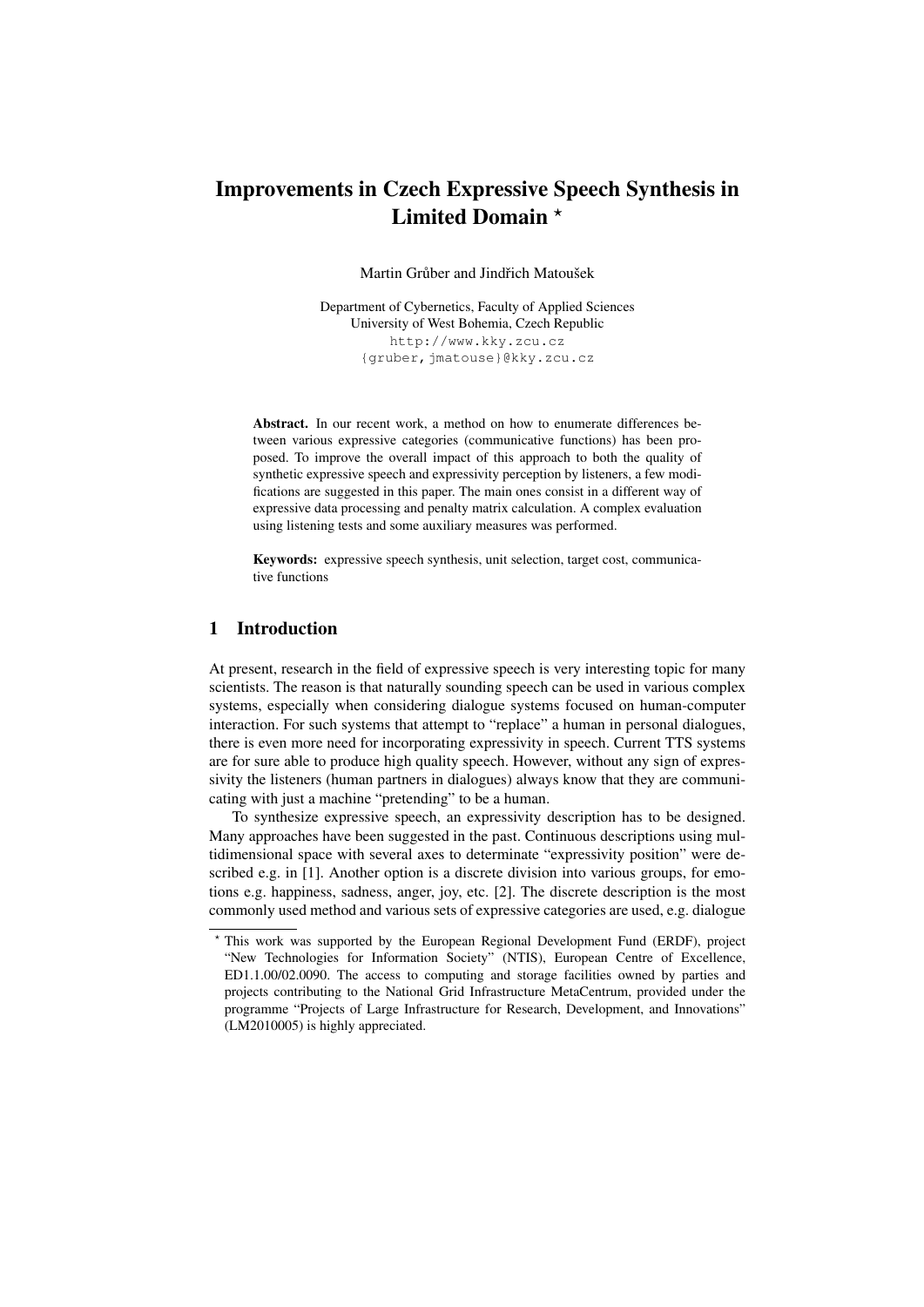acts [3], emotion categories [4] or categories like good news and bad news [5]. The systems dealing with expressive speech synthesis are often focused on a specific limited domain, e.g. [6].

In our work, we restricted the domain to conversations between seniors and a computer. As the topic for these discussions, personal photographs were chosen since the work started as a part of a major project whose aim was to develop a virtual senior companion with an audiovisual interface [7] (the more detailed background is described in [8–10]). Such a companion should help the elderly people when they are alone and want to talk to someone.

To describe expressivity within our limited domain, we decided to employ a set of so-called communicative functions (see Section 2). Even though the set is not a general solution for the expressivity description issue, a similar approach (with different expressive categories) might be used when designing a dialogue system for a different domain.

Since our current neutral TTS system ARTIC [11] is a data-driven system based on a unit selection method with a huge neutral speech corpus, there was a need to collect expressive data, i.e. an expressive speech corpus. It can be merged with the neutral one to obtain a robust system being able not only to produce expressive speech but also to keep the ability of synthesizing general texts. The description of the expressive speech corpus recording process and its annotation in terms of expressivity (communicative functions) can be found e.g. in [10]. The modifications of the unit selection algorithm that were performed to enable expressive speech synthesis are described in [9, 12]. The modifications mainly consisted in an adjustment of a target cost function. In the unit selection approach, the target cost is used to measure a suitability of a speech unit (a candidate) from a unit inventory (a database of candidates) for a target utterance (an utterance that is requested to be synthesized; it consists of so-called target units) in terms of prosodic features. One of the features is named communicative function (hereinafter referred to as CF), and a penalty is given to a candidate if its CF label does not meet the target unit requirement. In our recent work [12], suggestions about the penalty settings have been presented and in the current work we try to improve these settings to obtain synthetic speech of a better quality and with more expressed expressivity.

To evaluate achieved results, listening tests were performed to asses both the synthetic speech quality and the expressivity perception by listeners. In addition, overall impression of the expressive speech synthesis system was evaluated in dialogues from our limited domain.

The paper is organized as follows. The expressivity description and the set of CFs is briefly described in Section 2, short background of the target cost calculation is shown in Section 3. Modifications in expressive data processing and acoustic penalty matrix calculation (when compared to [12]) are presented in Section 4 and an evaluation is shown in Section 5. Conclusions are outlined in Section 6.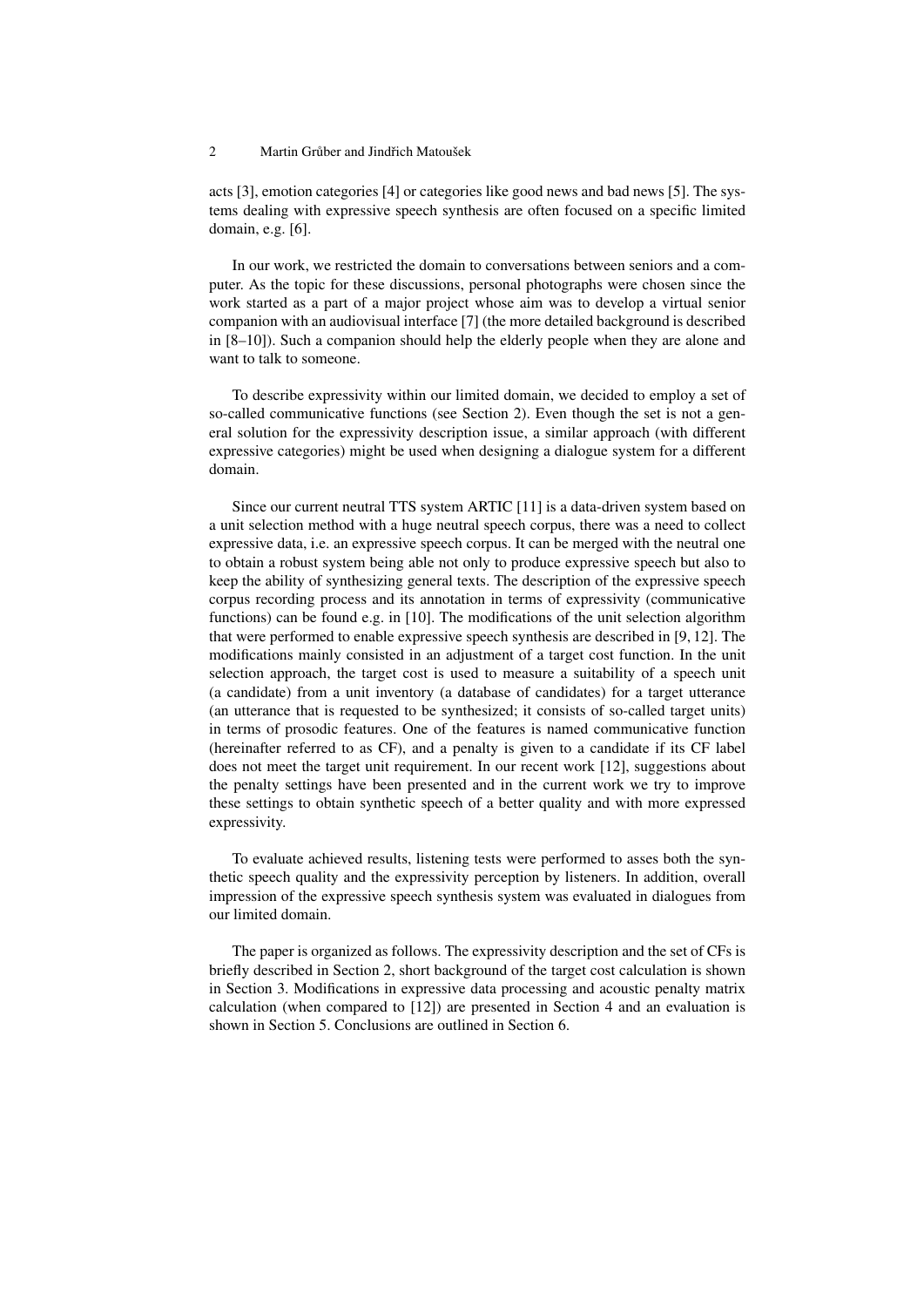## 2 Communicative Functions

In the first phases of our research in this field, a set of CFs was designed to describe expressive categories appearing in the given dialogues of the limited domain. The set of CFs was inspired by dialogue acts proposed in [13] and more detailed description is in [9, 14, 12]. The process of expressive corpus recording and annotation is presented in [8] or [10]. Thus, in this work we present only a list of used CFs labels along with their relative occurrence in the expressive corpus:

| - DIRECTIVE $(2.4\%)$  | $-$ SAD-EMPATHY $(3.4\%)$ |
|------------------------|---------------------------|
| $-$ REQUEST (4.4%)     | $-$ HAPPY-EMPATHY (8.6%)  |
| $-$ WAIT $(0.7\%)$     | $-$ SHOW-INTEREST (34.9%) |
| $-$ APOLOGY (0.6%)     | $-$ CONFIRM (13.2%)       |
| $-$ GREETING $(1.4\%)$ | $-$ DISCONFIRM (0.2%)     |
| $-$ GOODBYE $(1.6\%)$  | $-$ ENCOURAGE (29.4%)     |
| $-$ THANKS (0.7%)      | $-$ NOT-SPECIFIED (7.4%)  |
| $-$ SURPRISE (4.2%)    |                           |

Most of the CFs were detected only sparsely in the expressive corpus. Since we need to create a robust TTS system, all the CFs must be used. There might be some mistakes when representing distinctions between the sparsely appearing CFs but we believe that this effect does not influence the overall synthetic speech quality so much. Nevertheless, only the most appearing CFs are used for an evaluation to avoid result distortions caused by usage of not very well represented expressive categories.

It should be noted that the sum of all relative occurrence rates is greater than 100% in our case. This is caused by the fact that during the expressive corpus annotations by CFs, the annotators were allowed to label any sentence from the corpus with more than one CF if necessary. Thus, this is also reflected in the final annotations [12]. However, such sentences have been omitted from the experiments.

Speech units coming from the original neutral speech corpus were marked as *NEU-TRAL* for the further processing. It should represent neutral speaking style (i.e not expressing any kind of expressivity).

# 3 Target cost for expressive speech

In the unit selection method, target cost  $C<sup>t</sup>$  is a function that is used to measure a suitability of a speech unit  $u$  for a target unit  $t$  in terms of prosodic features. The target cost can be calculated as follows:

$$
C^{t} = \frac{\sum_{j=1}^{n} w_{j} \cdot d_{j}}{\sum_{j=1}^{n} w_{j}},
$$
\n(1)

where  $C<sup>t</sup>$  is the target cost of candidate u for target unit t, n is a number of features under consideration,  $w_j$  is a weight of *j-th* feature and  $d_j$  is an enumerated difference between  $j$ -th feature of candidate  $u$  and target unit  $t$ . The differences of particular features  $(d<sub>j</sub>)$  will be further referred to as penalties.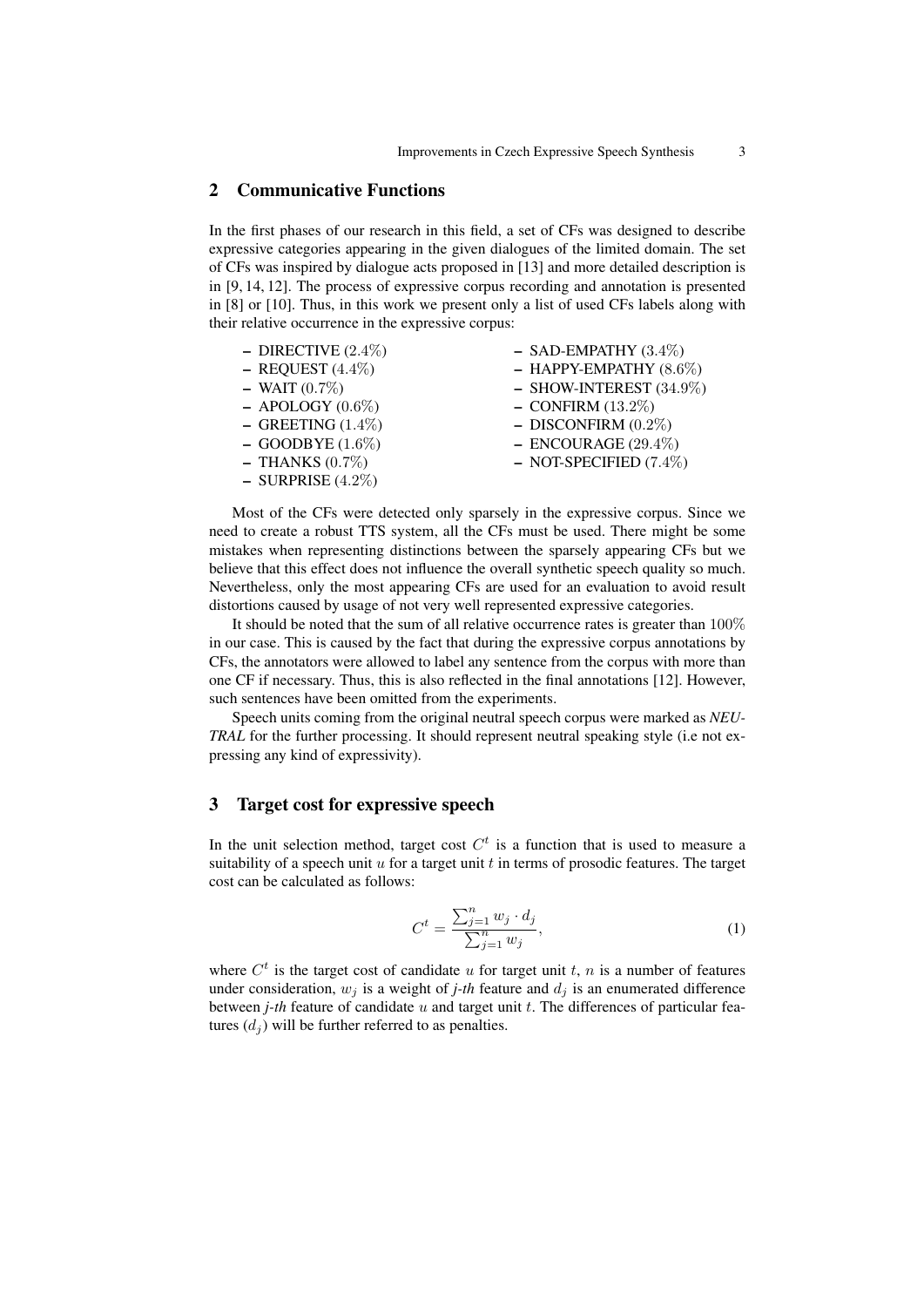For synthesis of expressive speech, the set of prosodic features is extended so it includes the feature of CF. This means that a measure enumerating a difference (penalty) between various CFs must be developed. In our recent work [12], a penalty matrix determining such penalties has been proposed. It is based on:

- 1. perceptual similarities revealed during annotation of expressive speech corpus [8] perceptual penalty matrix P;
- 2. acoustic analysis that was performed on this corpus [15] acoustic penalty matrix A.

Coefficients  $m_{ij}$  of the final penalty matrix **M** are calculated as

$$
m_{ij} = \frac{w_p \cdot p_{ij} + w_a \cdot a_{ij}}{w_p + w_a},\tag{2}
$$

where  $p_{ij}$  and  $a_{ij}$  represent coefficients from matrices **P** and **A**,  $w_p$  and  $w_a$  are corresponding weighs.

Several combinations of weighs  $w_p$  and  $w_a$  were examined. Finally,  $w_p = 3$  and  $w_a = 1$  setting was used. Using this setting, the best results were achieved when subjectively comparing resulting synthetic speech. We also believe that the perceptual part should be emphasized.

In this work, more acoustic data preprocessing techniques were employed and more enhanced description of acoustic parameters was used to improve the acoustic penalty matrix A.

## 4 Acoustic penalty matrix enhancement

To enhance the acoustic penalty matrix (when comparing with [12]), data coming from the acoustic analysis of expressive speech [15] were preprocessed using outliers detection techniques. To describe various acoustic parameters such as  $F<sub>0</sub>$ , phoneme duration and RMS values, several statistical characteristics were employed.

#### 4.1 Outliers detection

Results of the acoustic analysis of all voiced segments from the expressive speech corpus (in terms of various CFs) were used to create an acoustic penalty matrix. For these segments, 3 acoustic parameters were measured: F0, phoneme duration and RMS. It means that each voiced segment is represented by a 3 dimensional vector. For outliers detection, technique [16] based on Wilks method [17] was used. Using this approach, the outliers can be identified in a multidimensional space. The detected outliers were removed. Thus, for each CF a representative set of data was available.

## 4.2 Statistical characteristics

After outliers removal, the probability distribution of values of each acoustic parameter (in terms of various CFs) was described using 4 statistical measures: mean, standard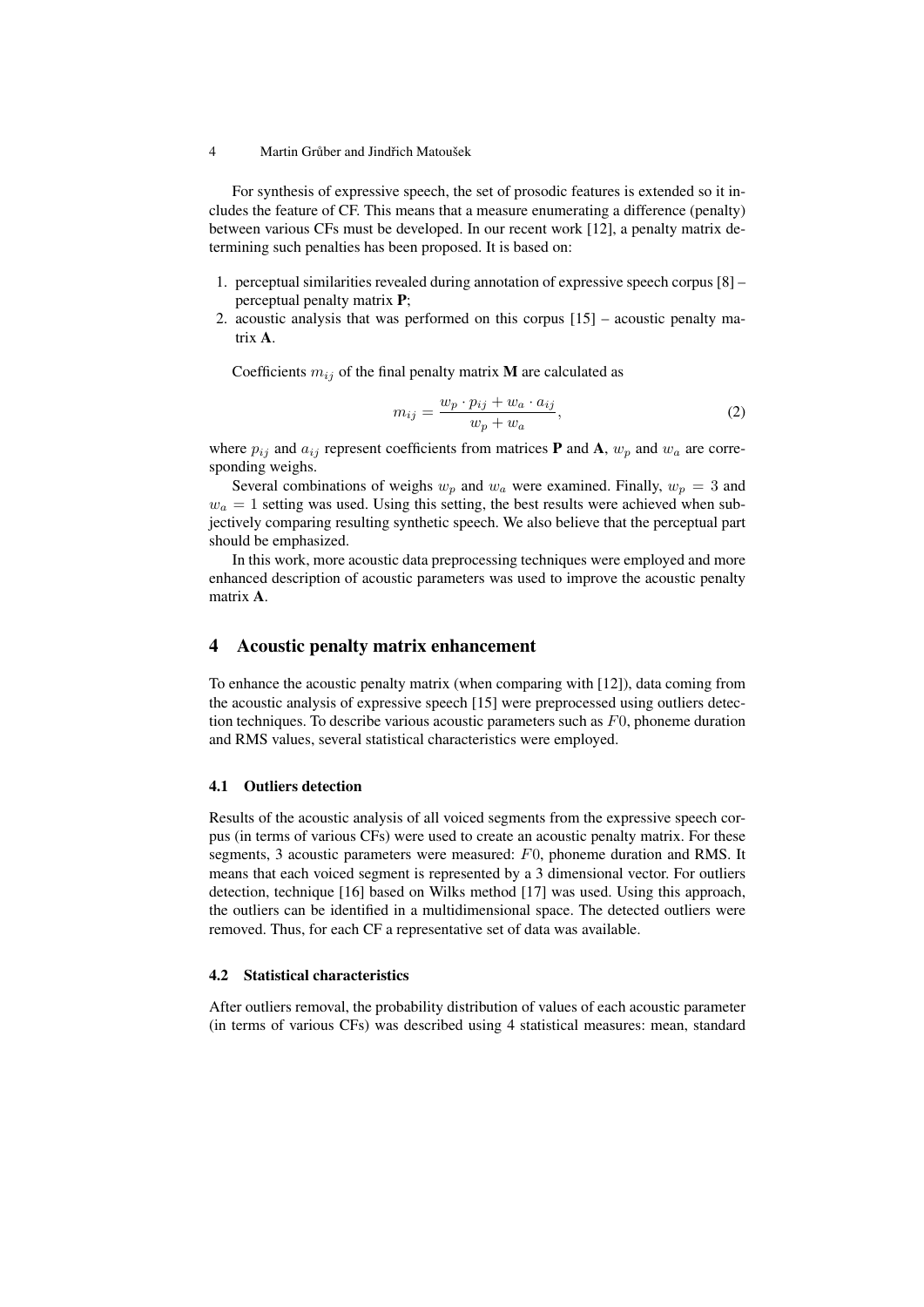deviation, skewness and kurtosis (only mean was used in [12] but results of expressive speech acoustic analysis [15] suggest that other statistical measures might be influenced by expressivity too, as confirmed also by other studies [18, 19]). For each CF we obtained a 12-dimensional feature vector  $x_i$  (3 acoustic parameters  $\times$  4 statistical characteristics), where *i* represents *i*-th CF.

#### 4.3 Enumerating differences

To enumerate differences between various CFs, suppression of absolute differences of various statistical characteristics of various acoustic parameters was needed. Thus, normalization was applied to the feature vectors as follows:

$$
\forall i : \mathbf{x}_i^N = \frac{\mathbf{x}_i - \min_{\mathbf{x}}}{\max_{\mathbf{x}} - \min_{\mathbf{x}}},
$$
\n(3)

where  $x_i$  is a feature vector representing *i*-th CF,  $\min_{\mathbf{x}}$  is a vector consisting of minimal values of all  $x_i$  and  $\max_x$  is a vector consisting of maximal values of all  $x_i$ . Resulting values of vectors  $\mathbf{x}_i^N$  are in the range of  $\langle 0, 1 \rangle$ .

To find coefficients  $a_{ij}$  of the acoustic penalty matrix A, Euclidean distance was used. The calculation of coefficients was performed in two steps:

1. Obtaining coefficients  $a'_{ij}$  as the Euclidean distance of normalized feature vectors:

$$
\forall i, j : a'_{ij} = d(\mathbf{x}_i^N, \mathbf{x}_j^N), \tag{4}
$$

where *i* and *j* represent *i*-th and *j*-th CF,  $x_i^N$  is the normalized feature vector obtained from  $(3)$  and  $d$  represents the Euclidean distance;

2. Normalization of coefficients  $a'_{ij}$  to get the values into the range  $\langle 0, 1 \rangle$  again:

$$
\forall i, j : a_{ij} = \frac{a'_{ij}}{\max_{a'}},\tag{5}
$$

where *i* and *j* represents *i*-th and *j*-th CF and  $\max_{a'}$  is maximum value of all  $a'_{ij}$ . This is the same normalization as (3) but the  $\min_{a'}$  can be omitted since it is always 0.

The perception penalty matrix  $P$  remains the same as proposed in [12]. The final penalty matrix M is then created as described in Section 3 using matrices P and A and keeping the same weighs. An excerpt from the matrix M is depicted in Table 1.

## 5 Evaluation

To evaluate an impact of our modifications on synthetic expressive speech, several views were used. At first, isolated utterances were presented to listeners for evaluation in terms of speech quality and expressivity perception. Next, part of dialogues between a computer and a human in two versions (expressive vs. neutral speech synthesis for the computer responses) were created and presented to listeners to obtain their preferences.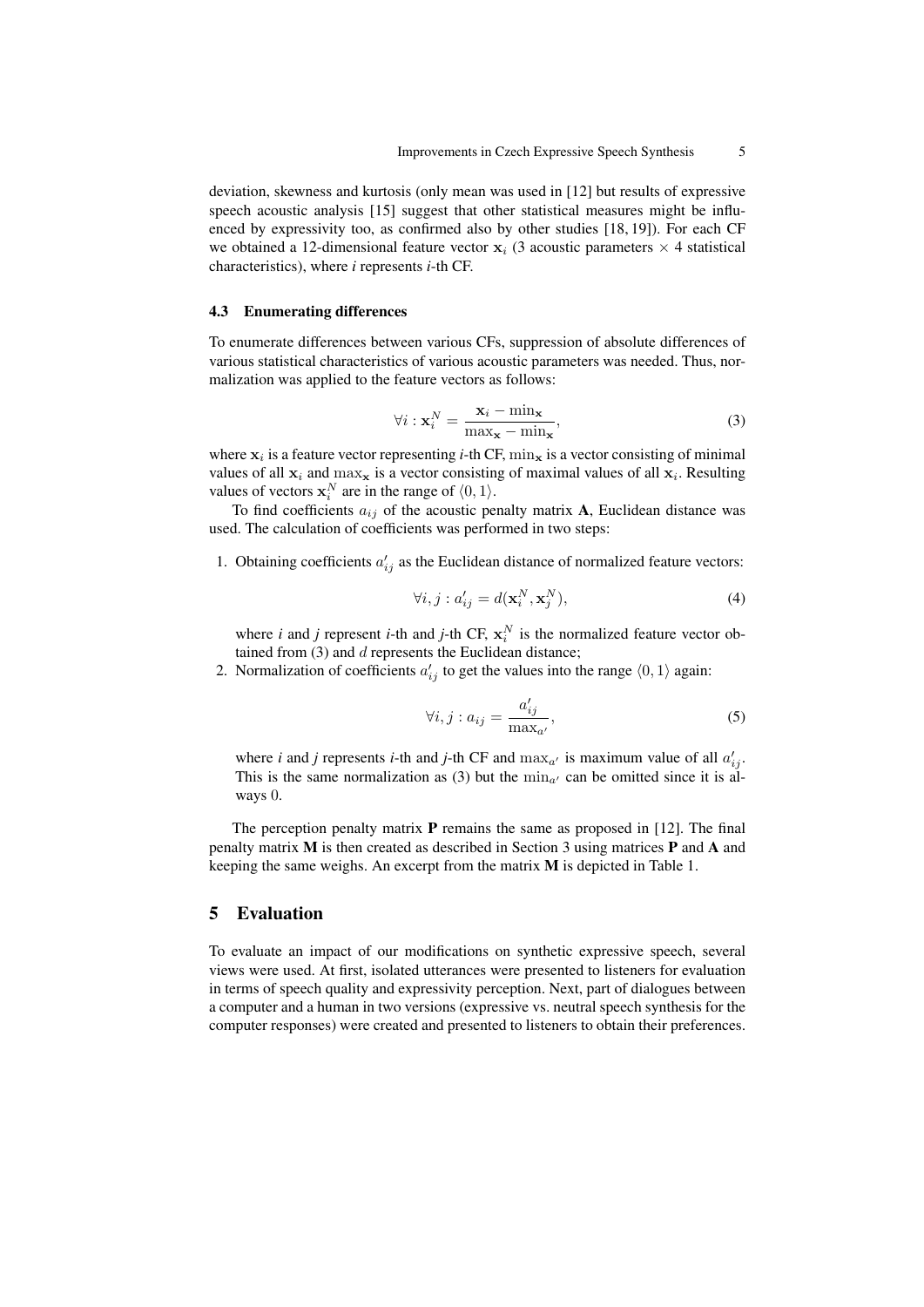Table 1. Excerpt from the final penalty matrix M.

|                      | CONFIRM | ENCOURAGE | EMPATHY<br><b>HAPPY</b> | $\mathbb H$<br>NOT<br><b>SPEC</b> | SAD<br>EMPAT | 75<br><b>NOHS</b><br>INTERE | NEUTRAL |
|----------------------|---------|-----------|-------------------------|-----------------------------------|--------------|-----------------------------|---------|
| <b>CONFIRM</b>       | 0.00    | 0.71      | 0.40                    | 0.48                              | 0.41         | 0.50                        | 0.72    |
| <b>ENCOURAGE</b>     | 0.50    | 0.00      | 0.35                    | 0.31                              | 0.39         | 0.14                        | 0.55    |
| HAPPY-EMPATHY        | 0.25    | 0.24      | 0.00                    | 0.21                              | 0.29         | 0.27                        | 0.58    |
| <b>NOT-SPECIFIED</b> | 0.26    | 0.12      | 0.15                    | 0.00                              | 0.22         | 0.13                        | 0.46    |
| <b>SAD-EMPATHY</b>   | 0.28    | 0.26      | 0.33                    | 0.28                              | 0.00         | 0.25                        | 0.67    |
| <b>SHOW-INTEREST</b> | 0.53    | 0.15      | 0.43                    | 0.27                              | 0.41         | 0.00                        | 0.45    |
| <b>NEUTRAL</b>       | 0.72    | 0.55      | 0.58                    | 0.46                              | 0.67         | 0.45                        | 0.00    |

#### 5.1 Isolated utterances

Seven CFs (including *NEUTRAL*) were selected from the whole set to evaluate the performance of expressive speech synthesis. The selection was necessary for two reasons. First, some of the CFs occurred only sparsely in the expressive corpus and thus the coefficients of the penalty matrix might be a little distorted. Next, there are two main requirements for the listening tests that must be met: sufficient number of examples for each CF and sufficient number of listeners. Thus, there is a need to reduce the number of test queries to an acceptable level. However, full final penalty matrix was used during the synthesis (not only the excerpt shown in Table 1), i.e. speech units labelled with any CF (all speech units from both corpora) could be used to produce synthetic speech.

The following CF labels were used when synthesizing expressive speech for the evaluation: *SHOW-INTEREST*, *ENCOURAGE*, *CONFIRMATION*, *HAPPY-EMPATHY*, *SAD-EMPATHY* (that was chosen mainly to complete the set with supposedly contradictory pair of happy vs. sad empathy). We also used *NOT-SPECIFIED* and *NEUTRAL* which usage is assumed to produce neutral speech.

The evaluation is divided into two parts: synthetic speech quality and expressivity perception. In both parts, 13 listeners assessed 30 utterances (4 for each CF and 2 natural neutral utterances – to compare the synthetic speech quality with the natural speech).

The test stimuli were the same for both parts and were prepared as follows: random sentences with required CFs were selected from the corpora and content (text) of these sentences was modified — similar meaning was retained. This approach ensures that the sentences will be really synthesized and not only replayed. Before the synthesis, each sentence was tagged with the required CF label.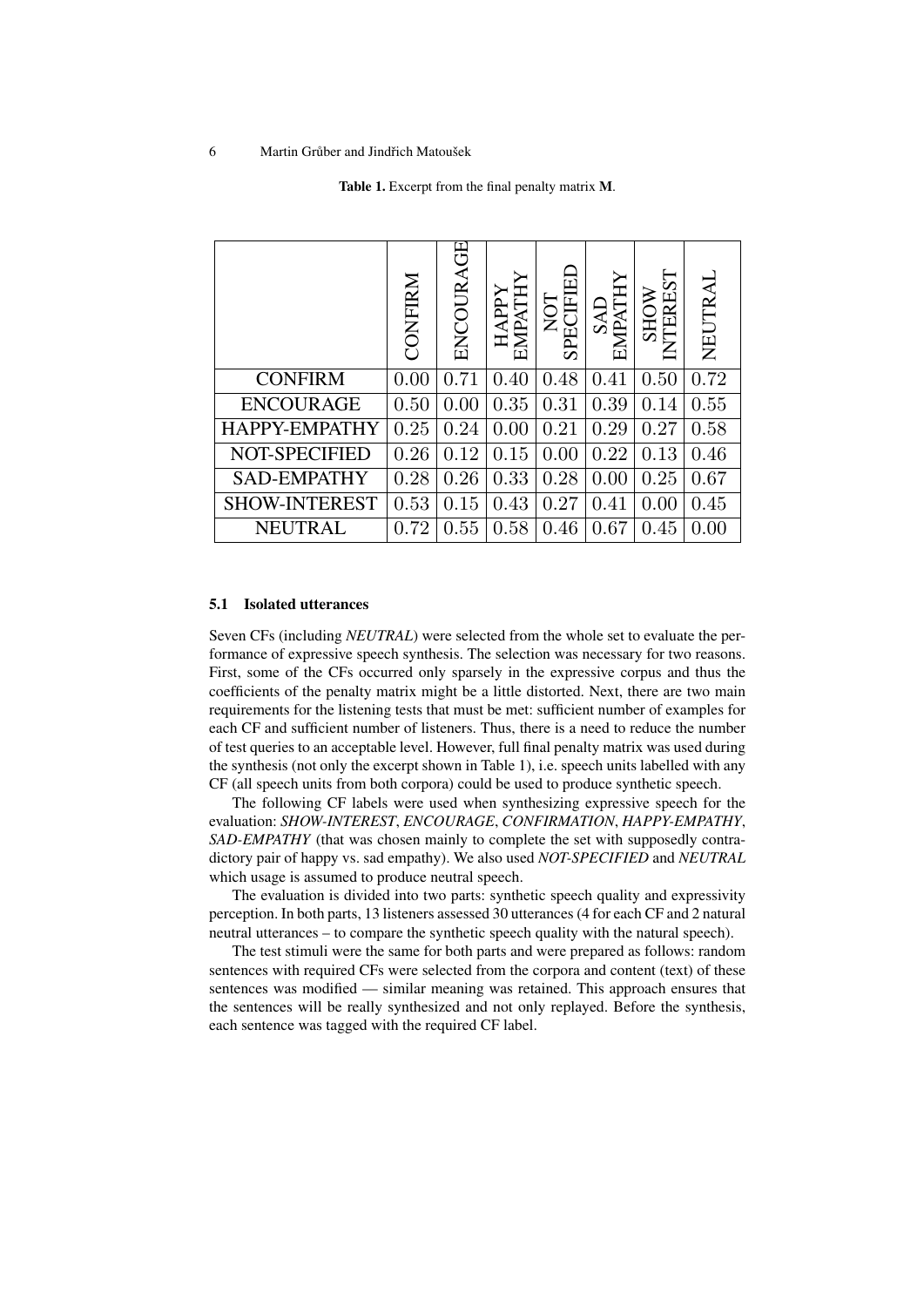In addition, two auxiliary measures were employed to evaluate the speech quality and the expressivity perception. The first one is relative ratio of so-called "smooth joints". Smooth joint is a concatenation of two speech units that were originally adjacent in a speech corpus. The next one is relative ratio of speech units used for the synthesis being labelled with such CF that is required to be synthesized (hereinafter referred to as RRSU measure).

Speech quality During the listening test, the listeners were asked to assess the synthetic speech quality using 5-point MOS scale. In the following evaluation, we would like to present the comparison with the previous system presented in [12] which is called as *baseline system*.

The results of two independent evaluations are presented in Table 2: evaluation performed for the new system proposed in this work and former evaluation of baseline system from [12]. In addition to the absolute values of MOS score (mean values of all CFs in evaluation), a relative comparison with natural speech is presented in both cases. It allows us to compare results of various MOS tests.

| <b>Table 2.</b> Results of MOS test. |  |
|--------------------------------------|--|
|--------------------------------------|--|

| Settings  | new |                 | natural    baseline   natural |       |
|-----------|-----|-----------------|-------------------------------|-------|
|           |     | system   speech | system   speech               |       |
| MOS Score | 3.5 | 4.6             | 3.4                           |       |
| Relative  | 69% | 100%            | 65\%                          | 100\% |

We might conclude that the synthetic speech quality has improved from 65% (for the baseline system) to 69% (for the new proposed system). The difference is statistically significant – confirmed by ANOVA test (with  $\alpha = 0.05$ ).

The auxiliary measure of relative ratio of smooth joints in synthetic speech is shown in Table 3. We can observe an improvement in smoothness when compared with the baseline system for almost all CFs. This is consistent with results of MOS evaluation.

Expressivity perception Beside the speech quality evaluation, the listeners were asked to mark if they are able to perceive any kind of expressivity in the presented utterances. They were not instructed to mark any specific CF since the main objective of the test was just to generally evaluate a difference in speech perception when comparing an expressive TTS and a neutral (mainstream) TTS approach. This way we also tried to avoid any forced-choice evaluation. The listeners were provided with a few samples of expressive and neutral sentences to outline a definition of expressivity in speech. The results of the evaluation are shown in Table 4.

The mean value of expressivity perception ratio is 54%, the mean value of auxiliary RRSU measure is 50%. It is remarkable that the expressivity perception ratio of 42% was achieved in natural neutral utterances. This could mean that utterances in neutral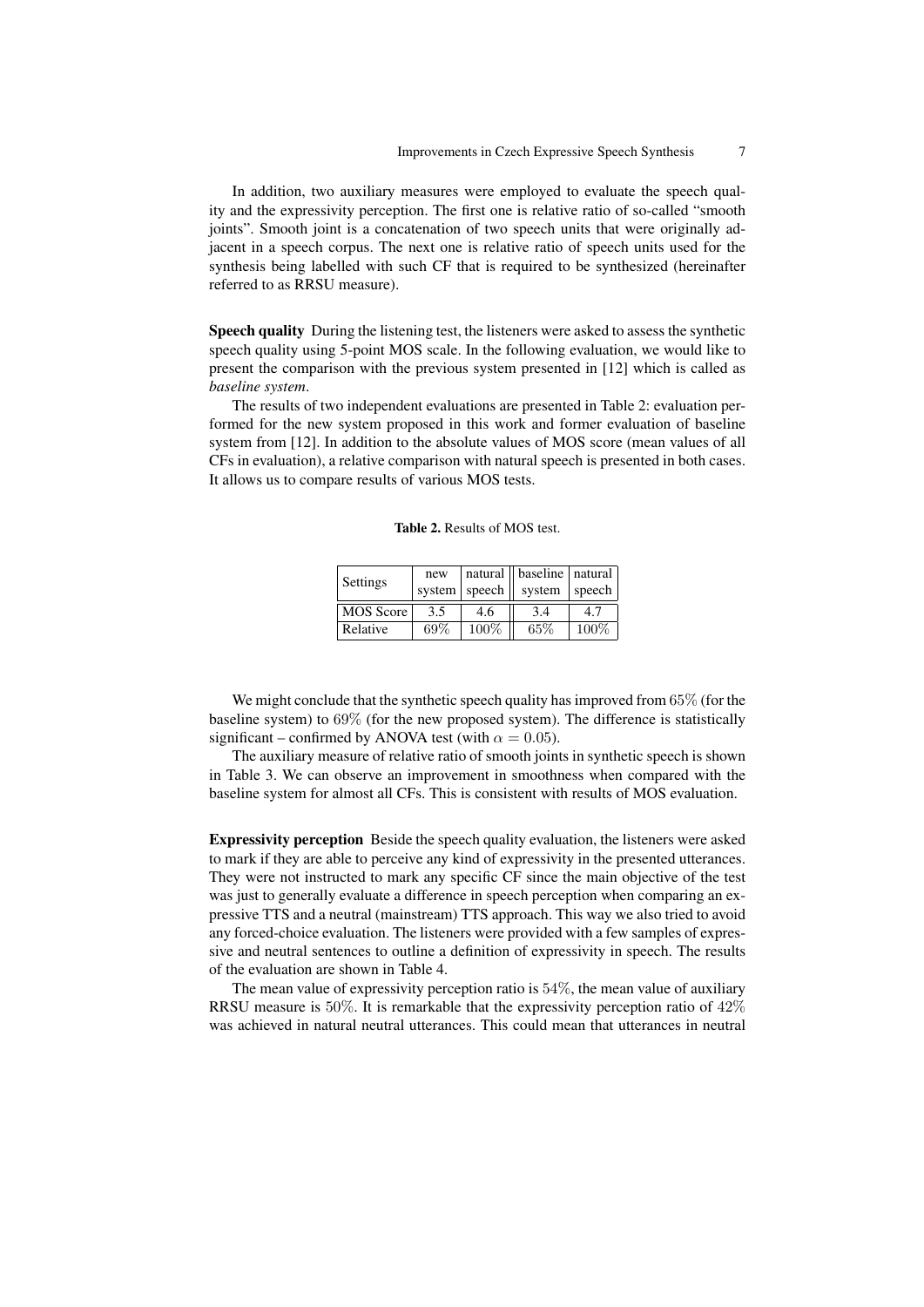Table 3. Relative occurrence of "smooth joints" in the resulting synthetic speech.

| CF label             | new system | baseline system |
|----------------------|------------|-----------------|
| <b>CONFIRM</b>       | 80%        | 80%             |
| <b>ENCOURAGE</b>     | 76%        | 70%             |
| HAPPY-EMPATHY        | 77%        | 67\%            |
| <b>SAD-EMPATHY</b>   | 80%        | 69%             |
| SHOW-INTEREST        | 82\%       | 75%             |
| mean                 | 79%        | 72%             |
| <b>NOT-SPECIFIED</b> | 82%        | 82%             |
| <b>NEUTRAL</b>       | 82%        | not available   |

Table 4. Expressivity perception ratios and values of RRSU measure in terms of various CFs.

| CF                   | expressivity | unable to | <b>RRSU</b> |
|----------------------|--------------|-----------|-------------|
| label                | perception   | decide    | measure     |
| <b>CONFIRM</b>       | 69%          | $4\%$     | 75%         |
| <b>ENCOURAGE</b>     | 42\%         | 8%        | 68\%        |
| HAPPY-EMPATHY        | 50%          | 10%       | 35\%        |
| <b>SAD-EMPATHY</b>   | 63%          | $4\%$     | 33%         |
| <b>SHOW-INTEREST</b> | 46\%         | $4\%$     | 40\%        |
| mean                 | $54\%$       | $6\%$     | $50\%$      |
| NOT-SPECIFIED        | $10\%$       | $0\%$     | $4\%$       |
| <b>NEUTRAL</b>       | 15%          | $0\%$     | $100\%$     |
| natural speech       | 42%          | 4%        |             |

corpus are not expressively neutral as it was supposed or that the listeners are very sensitive in expressivity perception. For synthetic neutral speech, the results mean that the listeners perceived almost no expressivity. It can be also observed that the RRSU measure does not correspond with the expressivity perception very much.

The value 4% of RRSU for *NOT-SPECIFIED* was further inspected. We found out that for synthesis of sentences tagged with this CF, speech units coming from neutral corpus (labelled with *NEUTRAL*) were mostly selected. This might suggest that these two CFs are very similar (neither should express any kind of expressivity).

To prove that the results are different from those that would be achieved by chance, several measures were used: precision, recall, F1 measure and accuracy. These are often used in classification tasks to evaluate classifiers. However, the listeners can be also viewed as classifiers classifying into two classes: perceive or do not perceive expressivity ("unable to decide" responses were not considered here). Thus, these measures were calculated for our results and for results of a random simulation. We simulated a situation when the listeners evaluate the listening test randomly. The measured values are shown in Table 5.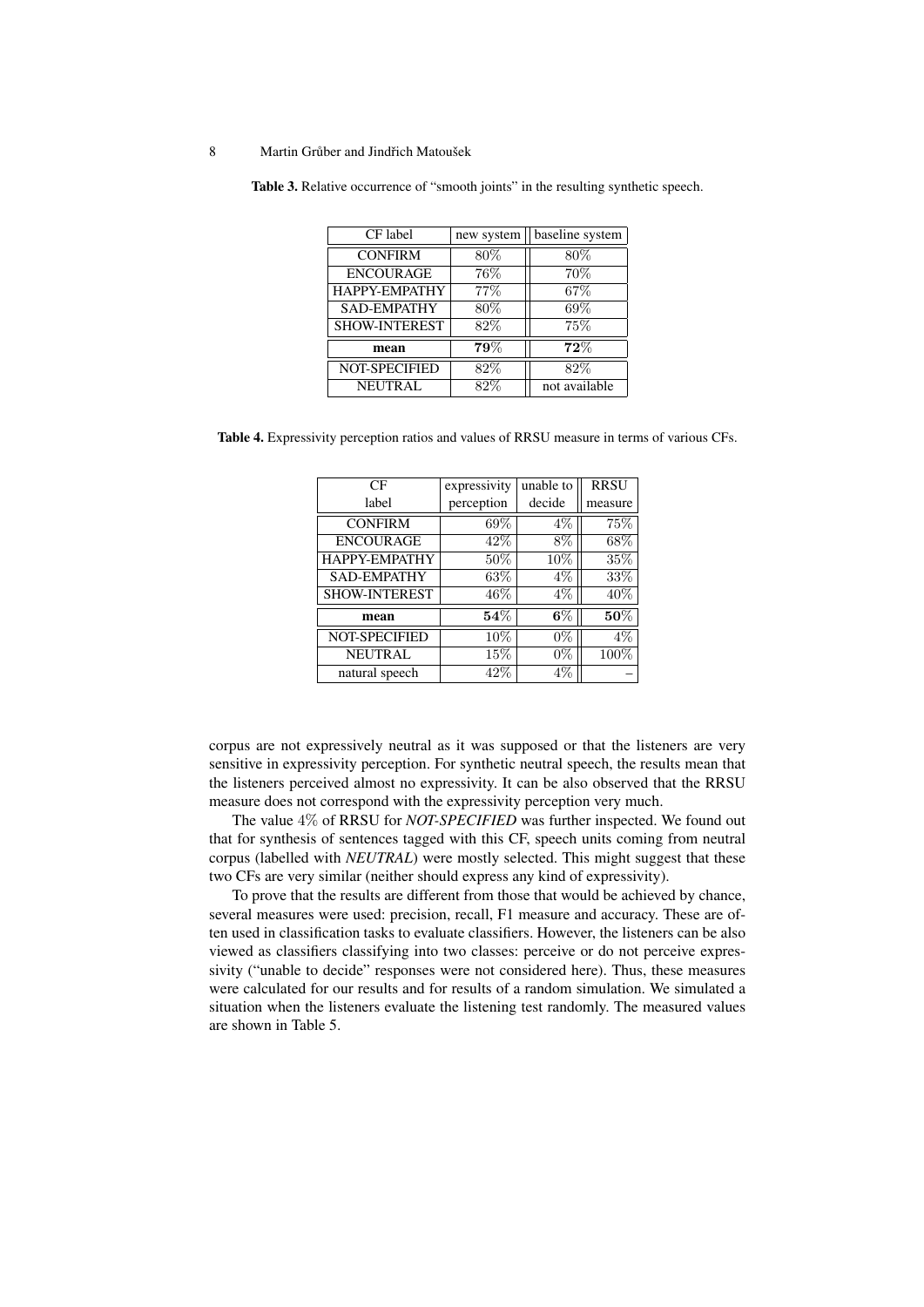|                                                            |  |  |  | Table 5. Measures for classification of expressivity in synthetic speech; comparison of the real |  |
|------------------------------------------------------------|--|--|--|--------------------------------------------------------------------------------------------------|--|
| results and the results achieved by the random simulation. |  |  |  |                                                                                                  |  |

| measure    | listeners | simulation |
|------------|-----------|------------|
| precision  | 0.92      | 0.72       |
| recall     | 0.58      | 0.50       |
| F1 measure | 0.71      | 0.59       |
| accuracy   | 0.66      | 0.50       |

It can be concluded that the results achieved using the listening test are above the chance level. It means that the expressivity is quite recognizable in the synthetic speech.

Unlike the speech quality evaluation, comparison with [12] is not possible for expressivity perception because of missing results in that previous work. On the other hand, a comparison of RRSU measures would be distorted since in [12] different penalty matrix coefficients were used (not in range of  $(0, 1)$  and thus influencing the target cost calculation significantly).

#### 5.2 Dialogues

For evaluation of an overall impact of synthetic expressive speech in dialogues, test stimuli were prepared as follows:

- $-6$  parts of natural dialogues<sup>1</sup> between a human and a computer avatar (approximately 1 minute in length) were randomly selected (referred to as *mini-dialogues*);
- texts of avatar responses were extracted from the mini-dialogues and were modified in order to avoid just replaying from the corpus during the following synthesis;
- the modified texts were synthesized using neutral TTS system ARTIC [11] and the new system proposed in this work;
- the original avatar responses in mini-dialogues were replaced by the newly synthesized utterances producing two versions for each mini-dialogue: one with neutrally synthesized responses and one with expressively synthesized responses.

Each mini-dialogue contained 4 avatar responses in average expressing various CFs, mostly *SHOW-INTEREST* or *ENCOURAGE*. However, all CFs in evaluation were used at least once. The mini-dialogues (both version at once) were then presented to listeners to mark which version is more pleasant, more natural and preferred. The results are shown in Table 6.

The expressive speech were much more preferred to the neutral one  $(83\%)$ . This result is one of the most important findings since the expressive speech synthesis proposed in this work is supposed to be used in similar dialogues.

 $1$  The process of natural dialogues collection is described e.g. in [10].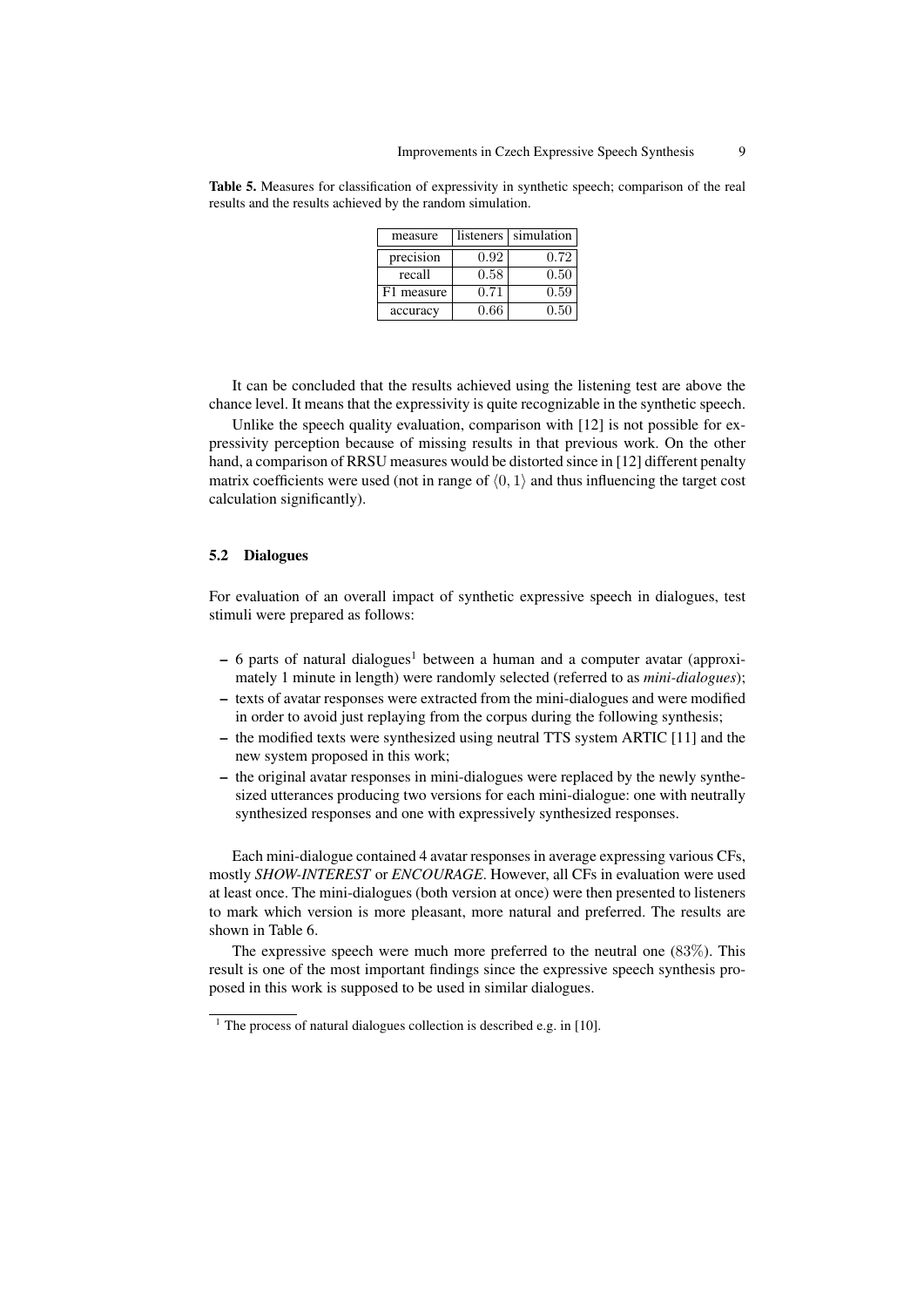Table 6. Evaluation of expressive speech synthesis in dialogues.

| synthesis method preference |      |
|-----------------------------|------|
| neutral                     | 8%   |
| expressive                  | 83 % |
| unable to decide            |      |

### 6 Conclusions & future work

In this work, improvements in Czech expressive speech synthesis in limited domain were shown in comparison with neutral synthesis and with our previous work in this field. Benefits of the penalty matrix coefficients calculation enhancement were presented in the form of listening test results and an auxiliary measure. The results show that the proposed system improved the synthetic speech quality when compared to the previous work and that expressive speech is preferred to the neutral one by listeners in dialogues.

For the future work, other modifications of penalty matrix approach should be considered. The main challenge for the near future is to create a phoneme-dependent acoustic penalty matrix since differences of acoustic parameters might vary in terms of various phonemes or phoneme groups (like vowels/consonants).

## References

- 1. J. A. Russell, "A circumplex model of affect," *Journal of Personality and Social Psychology*, vol. 39, pp. 1161–1178, 1980.
- 2. R. R. Cornelius, *The science of emotion: Research and tradition in the psychology of emotions*. NJ, USA: Prentice-Hall, Englewood Cliffs, 1996.
- 3. A. K. Syrdal, A. Conkie, Y.-J. Kim, and M. Beutnagel, "Speech acts and dialog TTS," in *Proceedings of the 7th ISCA Speech Synthesis Workshop – SSW7*, Kyoto, Japan, 2010, pp. 179–183.
- 4. E. Zovato, A. Pacchiotti, S. Quazza, and S. Sandri, "Towards emotional speech synthesis: A rule based approach," in *Proceedings of the 5th ISCA Speech Synthesis Workshop – SSW5*, Pittsburgh, PA, USA, 2004, pp. 219–220.
- 5. W. Hamza, R. Bakis, E. M. Eide, M. A. Picheny, and J. F. Pitrelli, "The IBM expressive speech synthesis system," in *Proceedings of the 8th International Conference on Spoken Language Processing – ISCLP*, Jeju, Korea, 2004, pp. 2577–2580.
- 6. S. Krstulovic, A. Hunecke, and M. Schroder, "An HMM-based speech synthesis system applied to German and its adaptation to a limited set of expressive football announcements," in *Proceedings of Interspeech*, Antwerp, Belgium, 2007, pp. 1897–1900.
- 7. P. Ircing, J. Romportl, and Z. Loose, "Audiovisual interface for Czech spoken dialogue system," in *IEEE 10th International Conference on Signal Processing Proceedings*. Beijing, China: Institute of Electrical and Electronics Engineers, Inc., 2010, pp. 526–529.
- 8. M. Grůber and J. Matoušek, "Listening-test-based annotation of communicative functions for expressive speech synthesis," in *Text, Speech and Dialogue, proceedings of the 13th International Conference TSD*, ser. Lecture Notes in Computer Science, vol. 6231. Berlin-Heidelberg, Germany: Springer, 2010, pp. 283–290.